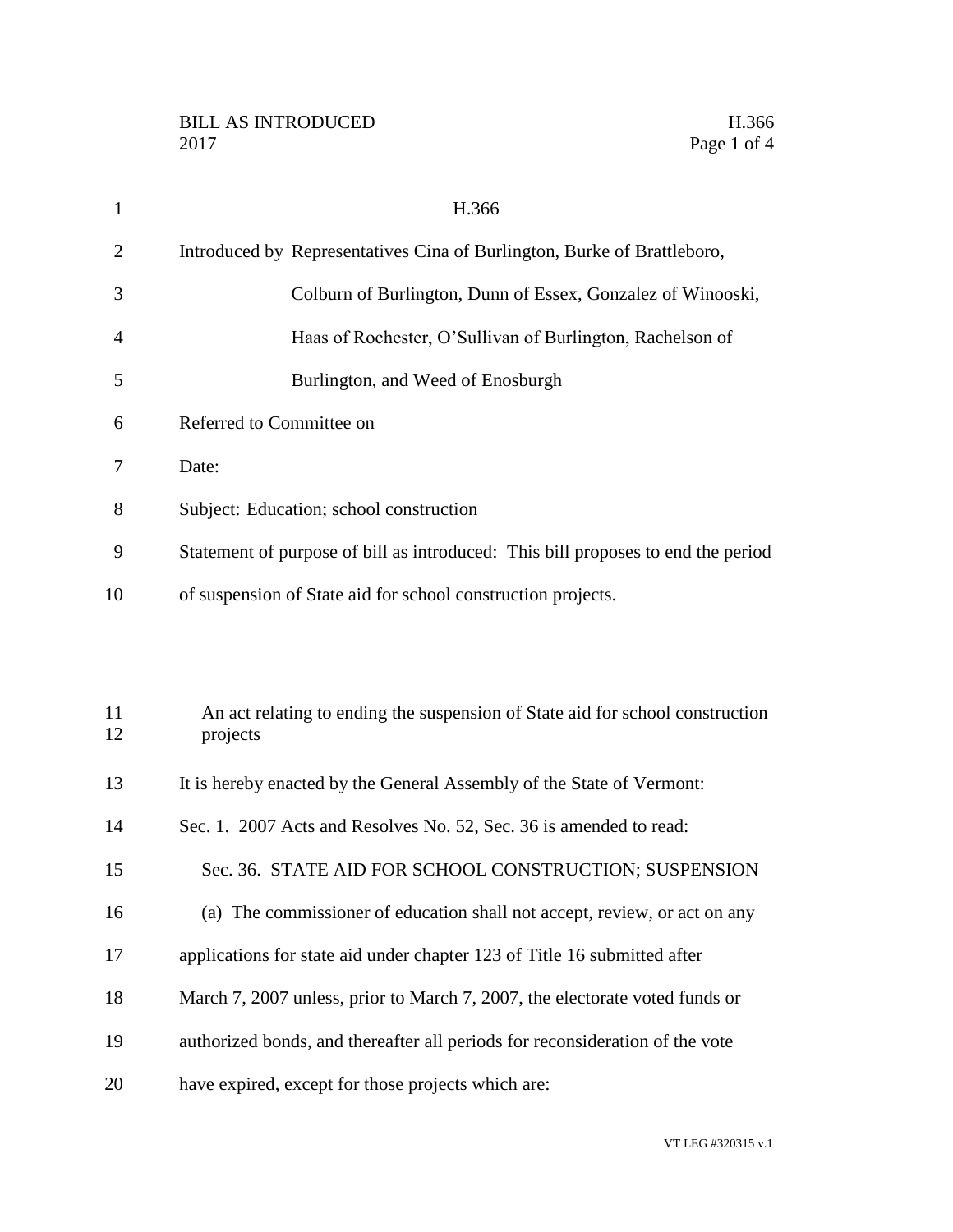| $\mathbf{1}$   | (1) eligible to be assigned first priority under 16 V.S.A. $\S$ 3448(a)(3);       |
|----------------|-----------------------------------------------------------------------------------|
| $\overline{2}$ | (2) necessary to ensure the health and safety, as determined by the               |
| 3              | commissioner, of students and employees using the building; or                    |
| $\overline{4}$ | (3) school consolidation projects eligible for 50 percent aid under               |
| 5              | 16 V.S.A. § 3448(a)(7)(C).                                                        |
| 6              | (b) It is the intent of the general assembly to use the time that state aid for   |
| 7              | school construction is suspended to review the recommendations of the             |
| 8              | commissioner of education and the commissioner of finance and management          |
| 9              | reported under Sec. 38 of this act and, based on those recommendations,           |
| 10             | develop a sustainable plan for state aid to school construction. If no plan is in |
| 11             | place by July 1, 2008, the general assembly will extend the period of             |
| 12             | suspension until a plan is in place; provided, however, that any extension of the |
| 13             | period of suspension shall end on or before June 30, 2017.                        |
| 14             | Sec. 2. 2008 Acts and Resolves No. 200, Sec. 45, as amended by 2009 Acts          |
| 15             | and Resolves No. 54, Sec. 22 is amended to read:                                  |
| 16             | Sec. 45. CONTINUATION OF SUSPENSION OF STATE AID FOR                              |
| 17             | SCHOOL CONSTRUCTION                                                               |
| 18             | (a) In Sec. 36 of No. 52 of the Acts of 2007, the general assembly                |
| 19             | suspended state aid for school construction in order to provide time to enable    |
| 20             | the commissioner of education and the commissioner of finance and                 |
| 21             | management to make recommendations for a sustainable plan for state aid to        |
|                |                                                                                   |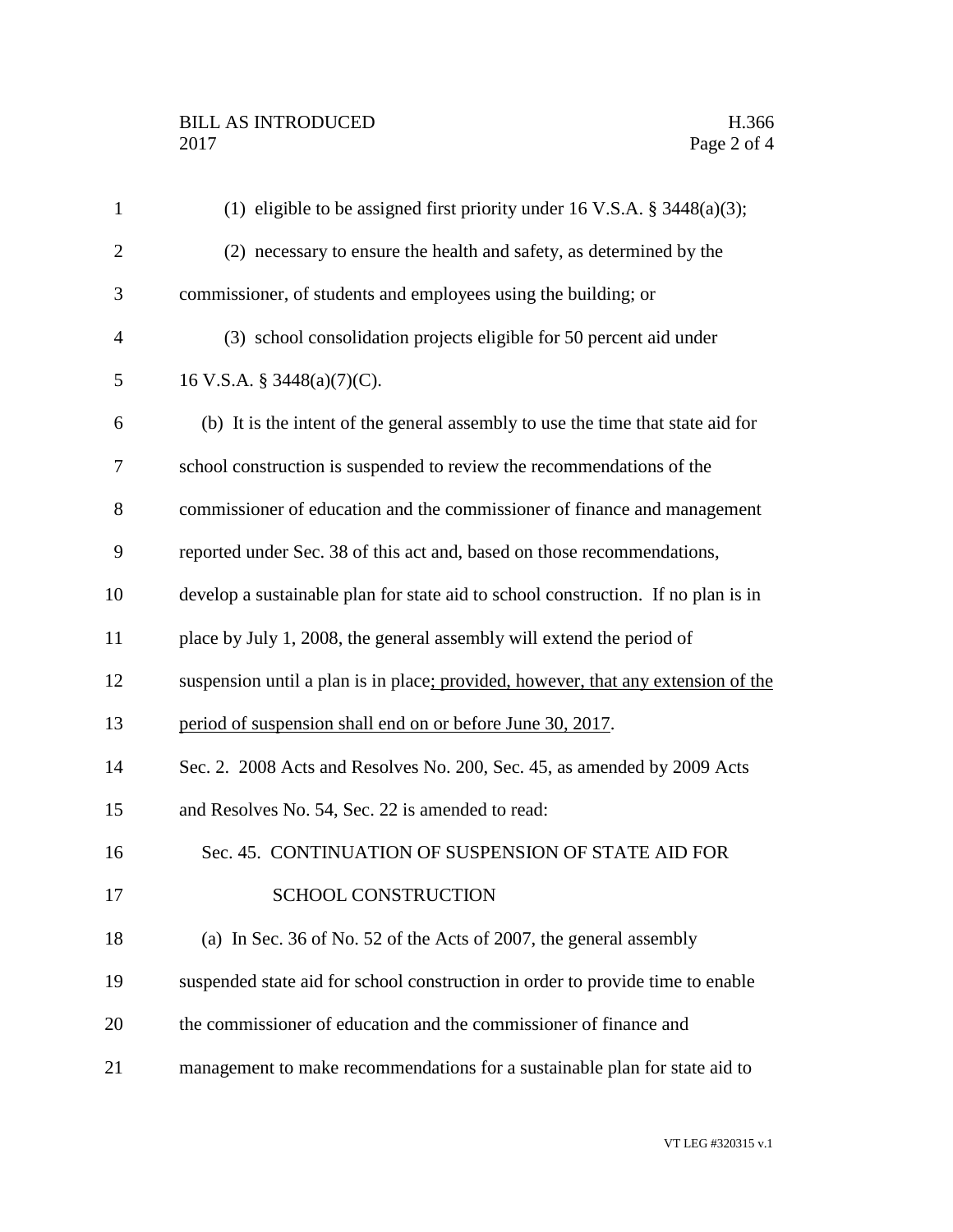| $\mathbf{1}$   | school construction. In the absence of a viable plan for funding school         |
|----------------|---------------------------------------------------------------------------------|
| $\overline{2}$ | construction, the general assembly hereby extends the period of suspension      |
| 3              | until a plan is developed and adopted; provided, however, that the period of    |
| $\overline{4}$ | suspension shall end on or before June 30, 2017.                                |
| 5              | * * *                                                                           |
| 6              | Sec. 3. 2013 Acts and Resolves No. 51, Sec. 45 is amended to read:              |
| 7              | Sec. 45. STATE AID FOR SCHOOL CONSTRUCTION; EXTENSION                           |
| 8              | OF SUSPENSION                                                                   |
| 9              | (a) In 2007 Acts and Resolves No. 52, Sec. 36, the General Assembly             |
| 10             | suspended state aid for school construction in order to permit the Secretary of |
| 11             | Education and the Commissioner of Finance and Management to recommend a         |
| 12             | sustainable plan for state aid for school construction.                         |
| 13             | (b) In 2008 Acts and Resolves No. 200, Sec. 45, as amended by 2009 Acts         |
| 14             | and Resolves No. 54, Sec. 22, the General Assembly, in the absence of a         |
| 15             | recommendation, extended the suspension until a sustainable plan for state aid  |
| 16             | for school construction is developed and adopted.                               |
| 17             | (c) State aid remains suspended pursuant to the terms of 2008 Acts and          |
| 18             | Resolves No. 200, Sec. 45 as amended by 2009 Acts and Resolves No. 54,          |
| 19             | Sec. 22 until on or before June 30, 2017.                                       |
| 20             | * * *                                                                           |